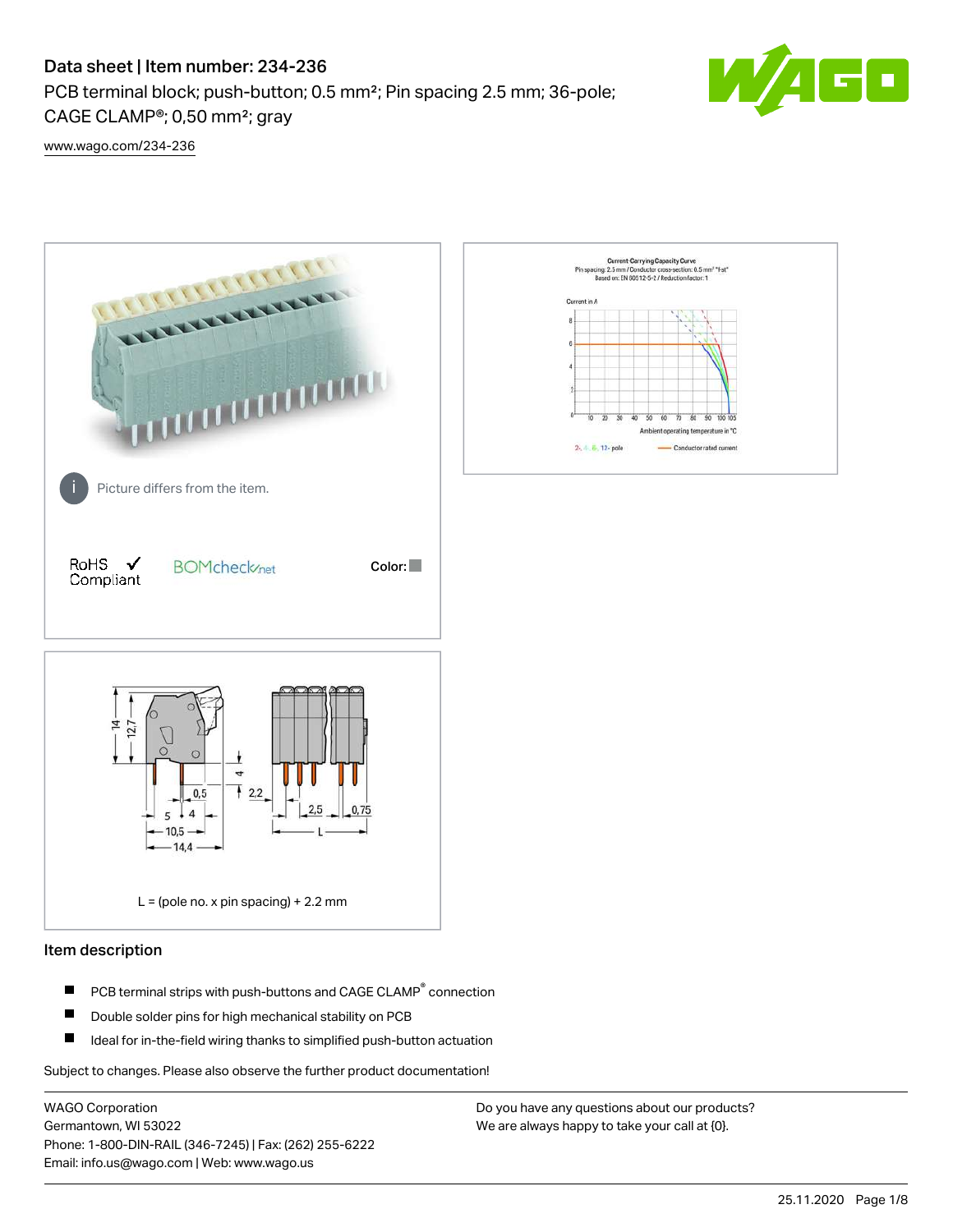

**Convenient, tool-free operation** 

# Data

Electrical data

## Ratings per IEC/EN 60664-1

| Ratings per                 | IEC/EN 60664-1                                                        |
|-----------------------------|-----------------------------------------------------------------------|
| Rated voltage (III / 3)     | 63 V                                                                  |
| Rated surge voltage (III/3) | $2.5$ kV                                                              |
| Rated voltage (III/2)       | 160 V                                                                 |
| Rated surge voltage (III/2) | $2.5$ kV                                                              |
| Nominal voltage (II/2)      | 320 V                                                                 |
| Rated surge voltage (II/2)  | $2.5$ kV                                                              |
| Rated current               | 6A                                                                    |
| Legend (ratings)            | $(III / 2)$ $\triangle$ Overvoltage category III / Pollution degree 2 |

## Ratings per UL 1059

| Approvals per                  | UL 1059 |
|--------------------------------|---------|
| Rated voltage UL (Use Group B) | 150 V   |
| Rated current UL (Use Group B) |         |

## Ratings per CSA

| Approvals per                   | CSA   |
|---------------------------------|-------|
| Rated voltage CSA (Use Group B) | 150 V |
| Rated current CSA (Use Group B) |       |

## Connection data

| Connection technology                             | CAGE CLAMP <sup>®</sup>                |
|---------------------------------------------------|----------------------------------------|
| Actuation type                                    | Push-button                            |
| Solid conductor                                   | $0.080.5$ mm <sup>2</sup> / 28  20 AWG |
| Fine-stranded conductor                           | $0.080.5$ mm <sup>2</sup> / 28  20 AWG |
| Fine-stranded conductor; with insulated ferrule   | $0.25 \text{ mm}^2$                    |
| Fine-stranded conductor; with uninsulated ferrule | $0.25 \text{ mm}^2$                    |
| Strip length                                      | $56$ mm $/ 0.20.24$ inch               |
| Conductor connection direction to PCB             | 90°                                    |
| Pole No.                                          | 36                                     |

Subject to changes. Please also observe the further product documentation!

| WAGO Corporation                                       | Do you have any questions about our products? |
|--------------------------------------------------------|-----------------------------------------------|
| Germantown. WI 53022                                   | We are always happy to take your call at {0}. |
| Phone: 1-800-DIN-RAIL (346-7245)   Fax: (262) 255-6222 |                                               |
| Email: info.us@wago.com   Web: www.wago.us             |                                               |
|                                                        |                                               |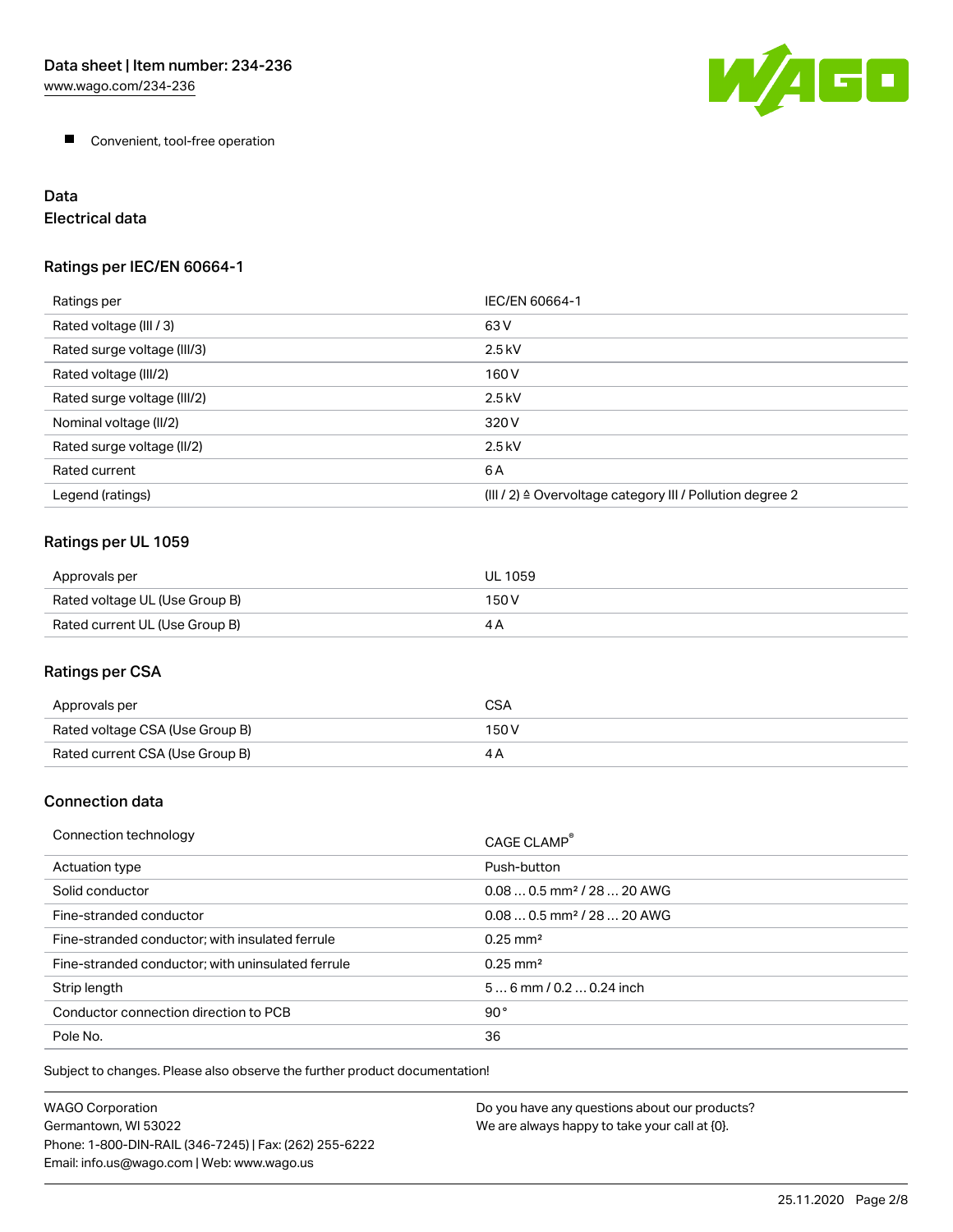## Data sheet | Item number: 234-236

[www.wago.com/234-236](http://www.wago.com/234-236)



| Total number of connection points | 36 |
|-----------------------------------|----|
| Total number of potentials        | 36 |
| Number of connection types        |    |
| Number of levels                  |    |

### Physical data

| Pin spacing                          | 2.5 mm / 0.098 inch  |
|--------------------------------------|----------------------|
| Width                                | 92.2 mm / 3.63 inch  |
| Height                               | 18 mm / 0.709 inch   |
| Height from the surface              | 14 mm / 0.551 inch   |
| Depth                                | 14.4 mm / 0.567 inch |
| Solder pin length                    | 4 mm                 |
| Solder pin dimensions                | $0.5 \times 0.75$ mm |
| Drilled hole diameter with tolerance | $11^{(+0.1)}$ mm     |

## PCB contact

| PCB contact                         | тнт                                      |  |
|-------------------------------------|------------------------------------------|--|
| Solder pin arrangement              | over the entire terminal strip (in-line) |  |
| Number of solder pins per potential |                                          |  |

## Material Data

| Color                       | gray                                  |
|-----------------------------|---------------------------------------|
| Material group              |                                       |
| Insulation material         | Polyamide (PA66)                      |
| Flammability class per UL94 | V <sub>0</sub>                        |
| Clamping spring material    | Chrome nickel spring steel (CrNi)     |
| Contact material            | Electrolytic copper $(E_{\text{Cl}})$ |
| Contact plating             | tin-plated                            |
| Fire load                   | $0.256$ MJ                            |
| Weight                      | 18g                                   |
|                             |                                       |

#### Environmental Requirements

| Limit temperature range | $-60+105 °C$ |
|-------------------------|--------------|
|-------------------------|--------------|

Subject to changes. Please also observe the further product documentation!

WAGO Corporation Germantown, WI 53022 Phone: 1-800-DIN-RAIL (346-7245) | Fax: (262) 255-6222 Email: info.us@wago.com | Web: www.wago.us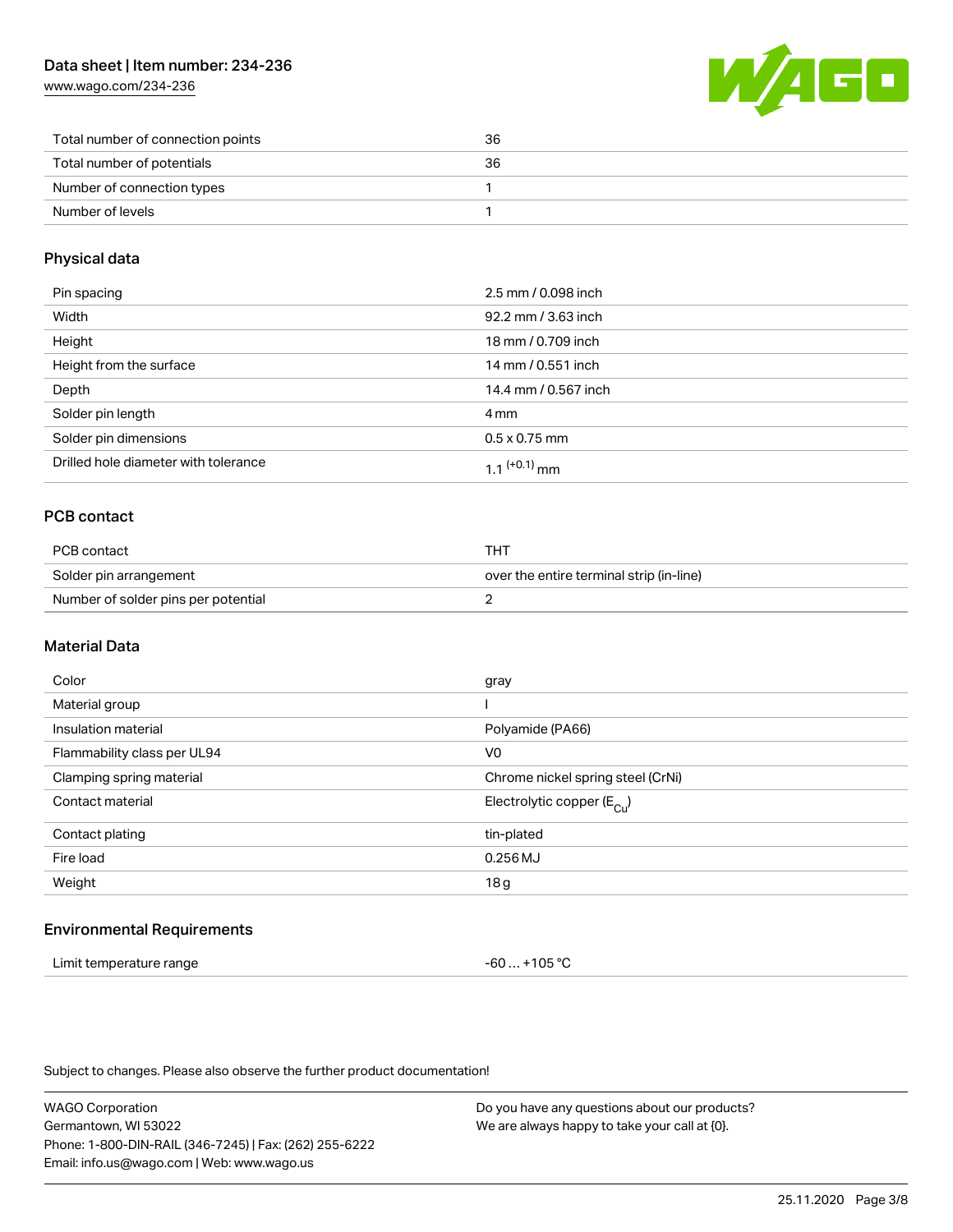

## Commercial data

| Product Group         | 4 (Printed Circuit) |
|-----------------------|---------------------|
| Packaging type        | <b>BOX</b>          |
| Country of origin     | CН                  |
| <b>GTIN</b>           | 4044918651769       |
| Customs tariff number | 85369010000         |

## Approvals / Certificates

#### Country specific Approvals

| Logo       | Approval                                      | <b>Additional Approval Text</b> | Certificate<br>name       |
|------------|-----------------------------------------------|---------------------------------|---------------------------|
|            | <b>CCA</b><br>DEKRA Certification B.V.        | EN 60998                        | NTR NL<br>6946            |
| KEMA       | <b>CCA</b><br>DEKRA Certification B.V.        | EN 60998                        | 2153951.01                |
|            | <b>CCA</b><br><b>DEKRA Certification B.V.</b> | EN 60947-7-4                    | NTR <sub>NL</sub><br>7787 |
|            | <b>CSA</b><br>DEKRA Certification B.V.        | C22.2                           | 1465035                   |
| EMA<br>EUR | <b>KEMA/KEUR</b><br>DEKRA Certification B.V.  | EN 60947-7-4                    | 71-111042                 |

## Ship Approvals

| Logo | Approval                                  | <b>Additional Approval Text</b> | Certificate<br>name                |
|------|-------------------------------------------|---------------------------------|------------------------------------|
| ABS  | <b>ABS</b><br>American Bureau of Shipping | $\overline{\phantom{0}}$        | $19 -$<br>HG1869876-<br><b>PDA</b> |
|      | BV                                        | IEC 60998                       | 11915/D0                           |

Subject to changes. Please also observe the further product documentation!

| <b>WAGO Corporation</b>                                | Do you have any questions about our products? |
|--------------------------------------------------------|-----------------------------------------------|
| Germantown, WI 53022                                   | We are always happy to take your call at {0}. |
| Phone: 1-800-DIN-RAIL (346-7245)   Fax: (262) 255-6222 |                                               |
| Email: info.us@wago.com   Web: www.wago.us             |                                               |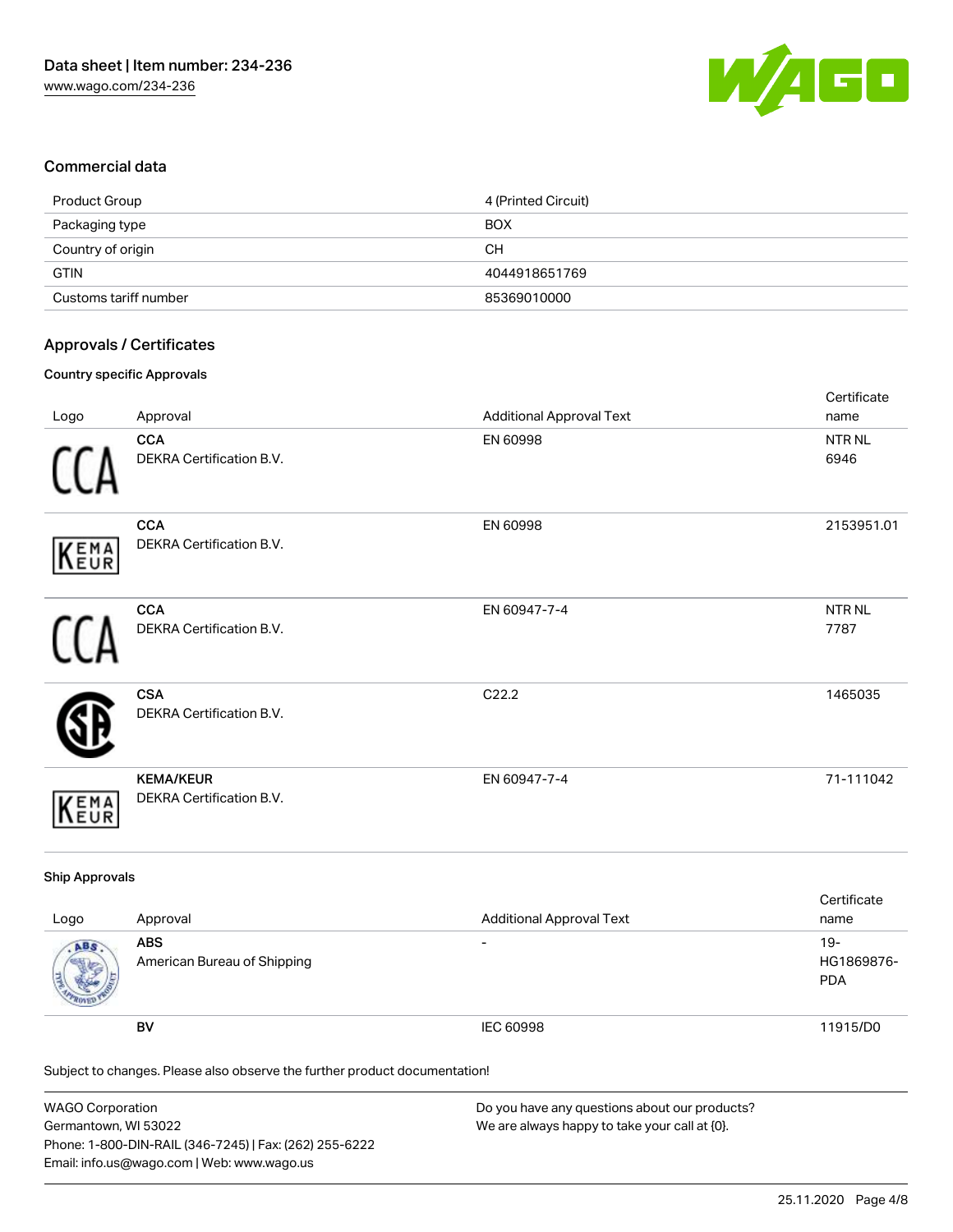# Data sheet | Item number: 234-236

[www.wago.com/234-236](http://www.wago.com/234-236)



Bureau Veritas S.A. BV



- TAE000016Z

**DNV-GL** 

DNV GL Det Norske Veritas, Germanischer Lloyd

#### UL-Approvals

|      |                               |                                 | Certificate |
|------|-------------------------------|---------------------------------|-------------|
| Logo | Approval                      | <b>Additional Approval Text</b> | name        |
|      | UL                            | <b>UL 1059</b>                  | 20190731-   |
| o    | UL International Germany GmbH |                                 | E45172      |

## Compatible products

| I<br>۰.<br>. .<br>v<br>.,<br>v<br>.,<br>۰. |
|--------------------------------------------|
|--------------------------------------------|

|         | Item no.: 210-648                                                                                       | www.wago.com/210-648             |  |
|---------|---------------------------------------------------------------------------------------------------------|----------------------------------|--|
|         | Operating tool; Blade: 2.5 x 0.4 mm; with a partially insulated shaft; angled; short                    |                                  |  |
|         | Item no.: 210-719                                                                                       | www.wago.com/210-719             |  |
|         | Operating tool; Blade: 2.5 x 0.4 mm; with a partially insulated shaft                                   |                                  |  |
| ferrule |                                                                                                         |                                  |  |
|         | Item no.: 216-131                                                                                       |                                  |  |
|         | Ferrule; Sleeve for 0.25 mm <sup>2</sup> / AWG 24; uninsulated; electro-tin plated; silver-colored      | www.wago.com/216-131             |  |
|         | Item no.: 216-151                                                                                       |                                  |  |
|         | Ferrule; Sleeve for 0.25 mm <sup>2</sup> / AWG 24; uninsulated; electro-tin plated                      | www.wago.com/216-151             |  |
|         | Item no.: 216-301                                                                                       |                                  |  |
|         | Ferrule; Sleeve for 0.25 mm <sup>2</sup> / AWG 24; insulated; electro-tin plated; yellow                | www.wago.com/216-301             |  |
|         | Item no.: 216-321                                                                                       |                                  |  |
|         | Ferrule; Sleeve for 0.25 mm <sup>2</sup> / AWG 24; insulated; electro-tin plated; yellow                | www.wago.com/216-321             |  |
|         | Marking accessories                                                                                     |                                  |  |
|         | Item no.: 210-331/250-202                                                                               | www.wago.com/210-331             |  |
|         | Marking strips; as a DIN A4 sheet; MARKED; 1-16 (400x); Height of marker strip: 2.3 mm/0.091 in; Strip  | /250-202                         |  |
|         | length 182 mm; Horizontal marking; Self-adhesive; white                                                 |                                  |  |
|         | Item no.: 210-331/250-204                                                                               |                                  |  |
|         | Marking strips; as a DIN A4 sheet; MARKED; 17-32 (400x); Height of marker strip: 2.3 mm/0.091 in; Strip | www.wago.com/210-331<br>/250-204 |  |
|         | length 182 mm; Horizontal marking; Self-adhesive; white                                                 |                                  |  |
|         |                                                                                                         |                                  |  |

Subject to changes. Please also observe the further product documentation!

WAGO Corporation Germantown, WI 53022 Phone: 1-800-DIN-RAIL (346-7245) | Fax: (262) 255-6222 Email: info.us@wago.com | Web: www.wago.us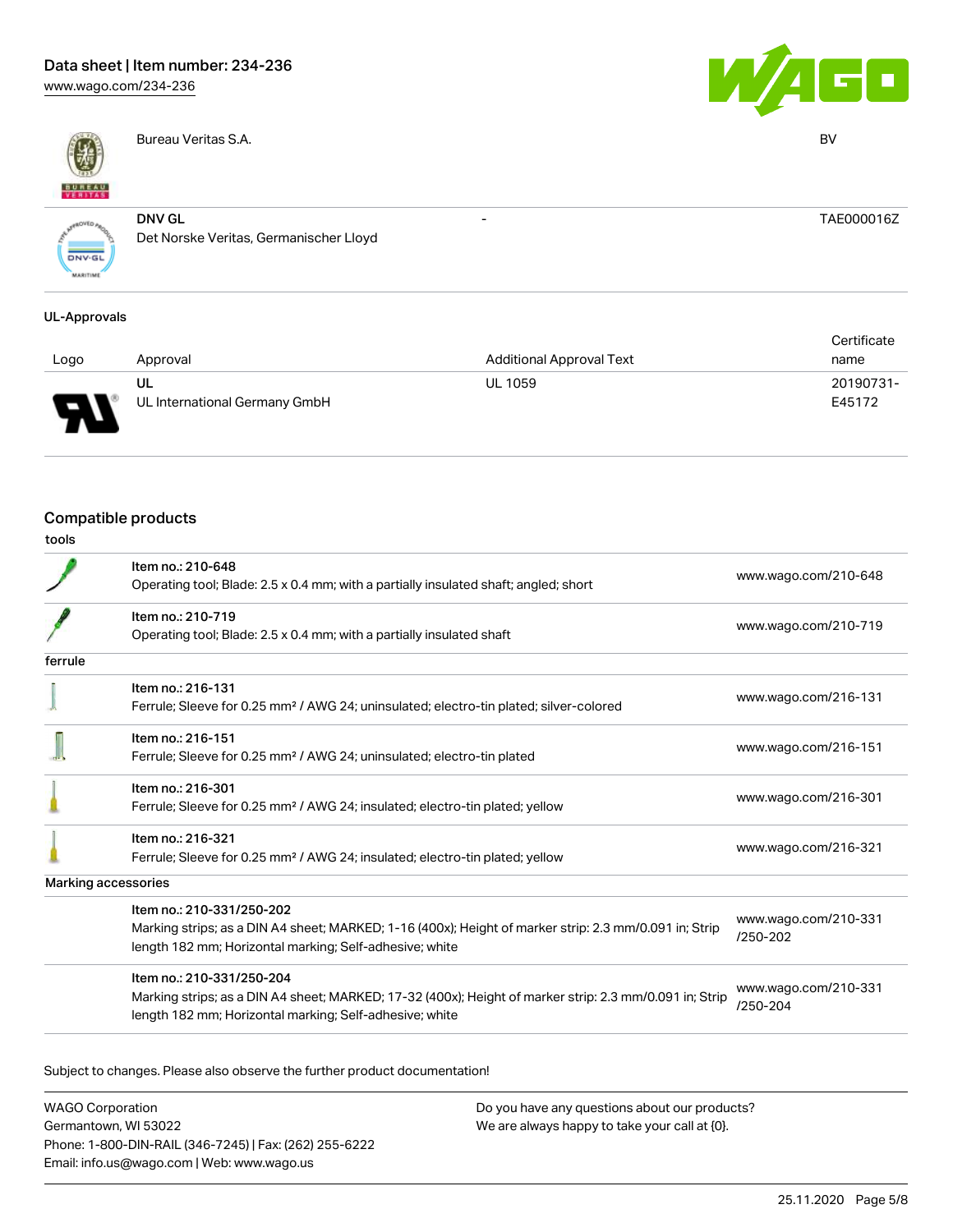Germantown, WI 53022

Phone: 1-800-DIN-RAIL (346-7245) | Fax: (262) 255-6222

Email: info.us@wago.com | Web: www.wago.us



| Item no.: 210-331/250-206<br>length 182 mm; Horizontal marking; Self-adhesive; white                                                                                   | Marking strips; as a DIN A4 sheet; MARKED; 33-48 (400x); Height of marker strip: 2.3 mm/0.091 in; Strip /250-206<br>Item no.: 210-331/250-207<br>Marking strips; as a DIN A4 sheet; MARKED; 1-48 (100x); Height of marker strip: 2.3 mm/0.091 in; Strip<br>length 182 mm; Horizontal marking; Self-adhesive; white |               | www.wago.com/210-331<br>www.wago.com/210-331<br>/250-207 |  |
|------------------------------------------------------------------------------------------------------------------------------------------------------------------------|--------------------------------------------------------------------------------------------------------------------------------------------------------------------------------------------------------------------------------------------------------------------------------------------------------------------|---------------|----------------------------------------------------------|--|
|                                                                                                                                                                        |                                                                                                                                                                                                                                                                                                                    |               |                                                          |  |
| <b>Downloads</b><br>Documentation                                                                                                                                      |                                                                                                                                                                                                                                                                                                                    |               |                                                          |  |
| <b>Additional Information</b><br>Technical explanations                                                                                                                | Apr 3, 2019                                                                                                                                                                                                                                                                                                        | pdf<br>3.6 MB | Download                                                 |  |
| <b>CAD files</b>                                                                                                                                                       |                                                                                                                                                                                                                                                                                                                    |               |                                                          |  |
| CAD data                                                                                                                                                               |                                                                                                                                                                                                                                                                                                                    |               |                                                          |  |
| 2D/3D Models 234-236                                                                                                                                                   |                                                                                                                                                                                                                                                                                                                    | <b>URL</b>    | Download                                                 |  |
| <b>CAE data</b>                                                                                                                                                        |                                                                                                                                                                                                                                                                                                                    |               |                                                          |  |
| EPLAN Data Portal 234-236                                                                                                                                              |                                                                                                                                                                                                                                                                                                                    | URL           | Download                                                 |  |
| ZUKEN Portal 234-236                                                                                                                                                   |                                                                                                                                                                                                                                                                                                                    | <b>URL</b>    | Download                                                 |  |
| <b>PCB Design</b>                                                                                                                                                      |                                                                                                                                                                                                                                                                                                                    |               |                                                          |  |
| Symbol and Footprint 234-236                                                                                                                                           |                                                                                                                                                                                                                                                                                                                    | <b>URL</b>    | Download                                                 |  |
| CAx data for your PCB design, consisting of "schematic symbols and PCB footprints",<br>allow easy integration of the WAGO component into your development environment. |                                                                                                                                                                                                                                                                                                                    |               |                                                          |  |
| Supported formats:                                                                                                                                                     |                                                                                                                                                                                                                                                                                                                    |               |                                                          |  |
| Accel EDA 14 & 15                                                                                                                                                      |                                                                                                                                                                                                                                                                                                                    |               |                                                          |  |
| Altium 6 to current version                                                                                                                                            |                                                                                                                                                                                                                                                                                                                    |               |                                                          |  |
| п<br>Cadence Allegro                                                                                                                                                   |                                                                                                                                                                                                                                                                                                                    |               |                                                          |  |
| DesignSpark                                                                                                                                                            |                                                                                                                                                                                                                                                                                                                    |               |                                                          |  |
| Eagle Libraries                                                                                                                                                        |                                                                                                                                                                                                                                                                                                                    |               |                                                          |  |
| KiCad                                                                                                                                                                  |                                                                                                                                                                                                                                                                                                                    |               |                                                          |  |
| Mentor Graphics BoardStation                                                                                                                                           |                                                                                                                                                                                                                                                                                                                    |               |                                                          |  |
| Mentor Graphics Design Architect                                                                                                                                       |                                                                                                                                                                                                                                                                                                                    |               |                                                          |  |
| Mentor Graphics Design Expedition 99 and 2000                                                                                                                          |                                                                                                                                                                                                                                                                                                                    |               |                                                          |  |
| Subject to changes. Please also observe the further product documentation!                                                                                             |                                                                                                                                                                                                                                                                                                                    |               |                                                          |  |
| <b>WAGO Corporation</b><br>Do you have any questions about our products?                                                                                               |                                                                                                                                                                                                                                                                                                                    |               |                                                          |  |

We are always happy to take your call at {0}.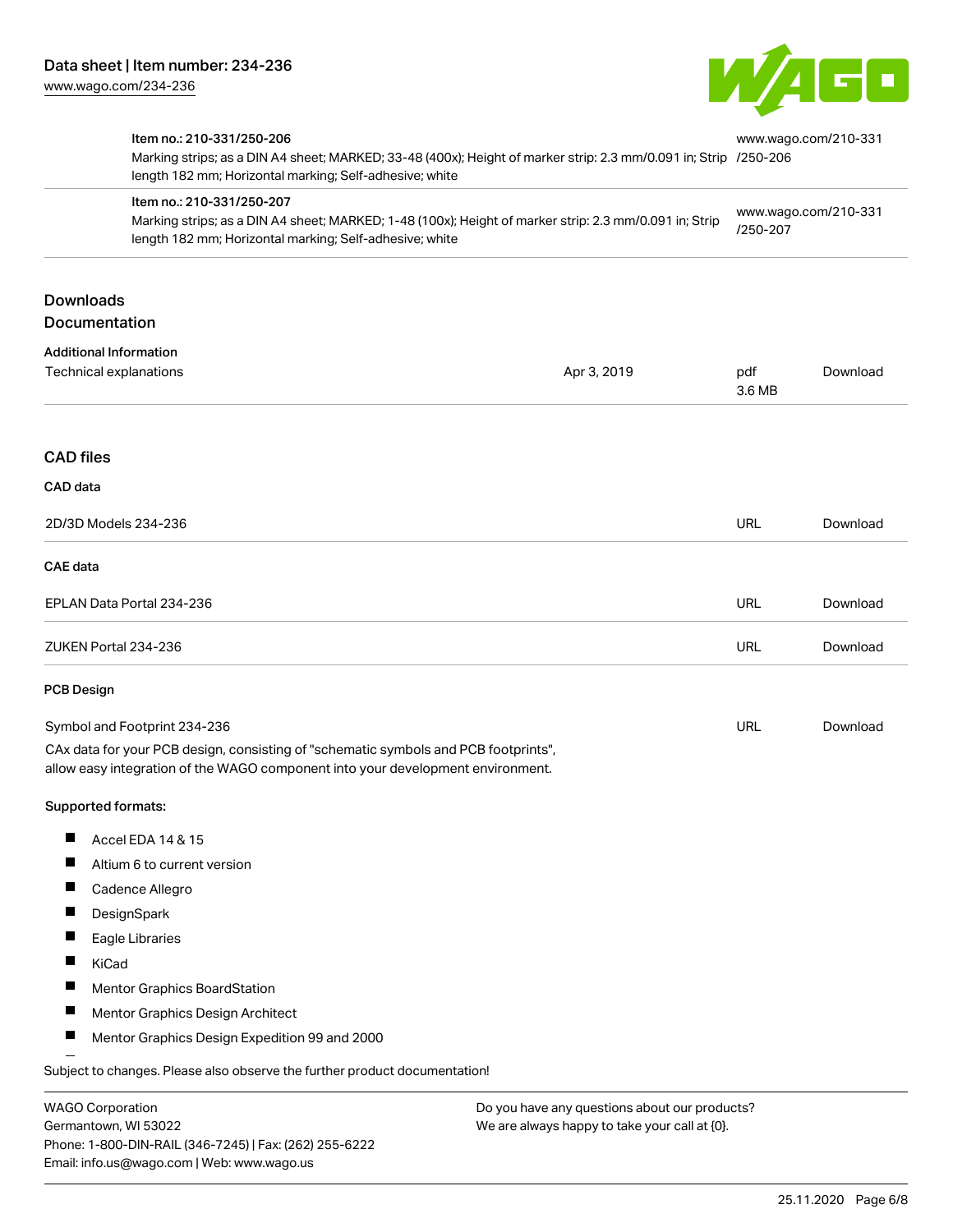[www.wago.com/234-236](http://www.wago.com/234-236)

W/AGO

- $\blacksquare$ OrCAD 9.X PCB and Capture
- $\blacksquare$ PADS PowerPCB 3, 3.5, 4.X, and 5.X
- $\blacksquare$ PADS PowerPCB and PowerLogic 3.0
- $\blacksquare$ PCAD 2000, 2001, 2002, 2004, and 2006
- $\blacksquare$ Pulsonix 8.5 or newer
- $\blacksquare$ **STL**
- $\blacksquare$ 3D STEP
- $\blacksquare$ TARGET 3001!
- $\blacksquare$ View Logic ViewDraw
- $\blacksquare$ Quadcept
- $\blacksquare$ Zuken CadStar 3 and 4
- $\blacksquare$ Zuken CR-5000 and CR-8000

PCB Component Libraries (EDA), PCB CAD Library Ultra Librarian

#### Installation Notes

#### Conductor termination



Nominal cross-section: 0.5 mm<sup>2</sup> (20 AWG); Inserting/removing a conductor.



0.75 mm² (18 AWG) only in every other position

Marking

Subject to changes. Please also observe the further product documentation!

WAGO Corporation Germantown, WI 53022 Phone: 1-800-DIN-RAIL (346-7245) | Fax: (262) 255-6222 Email: info.us@wago.com | Web: www.wago.us